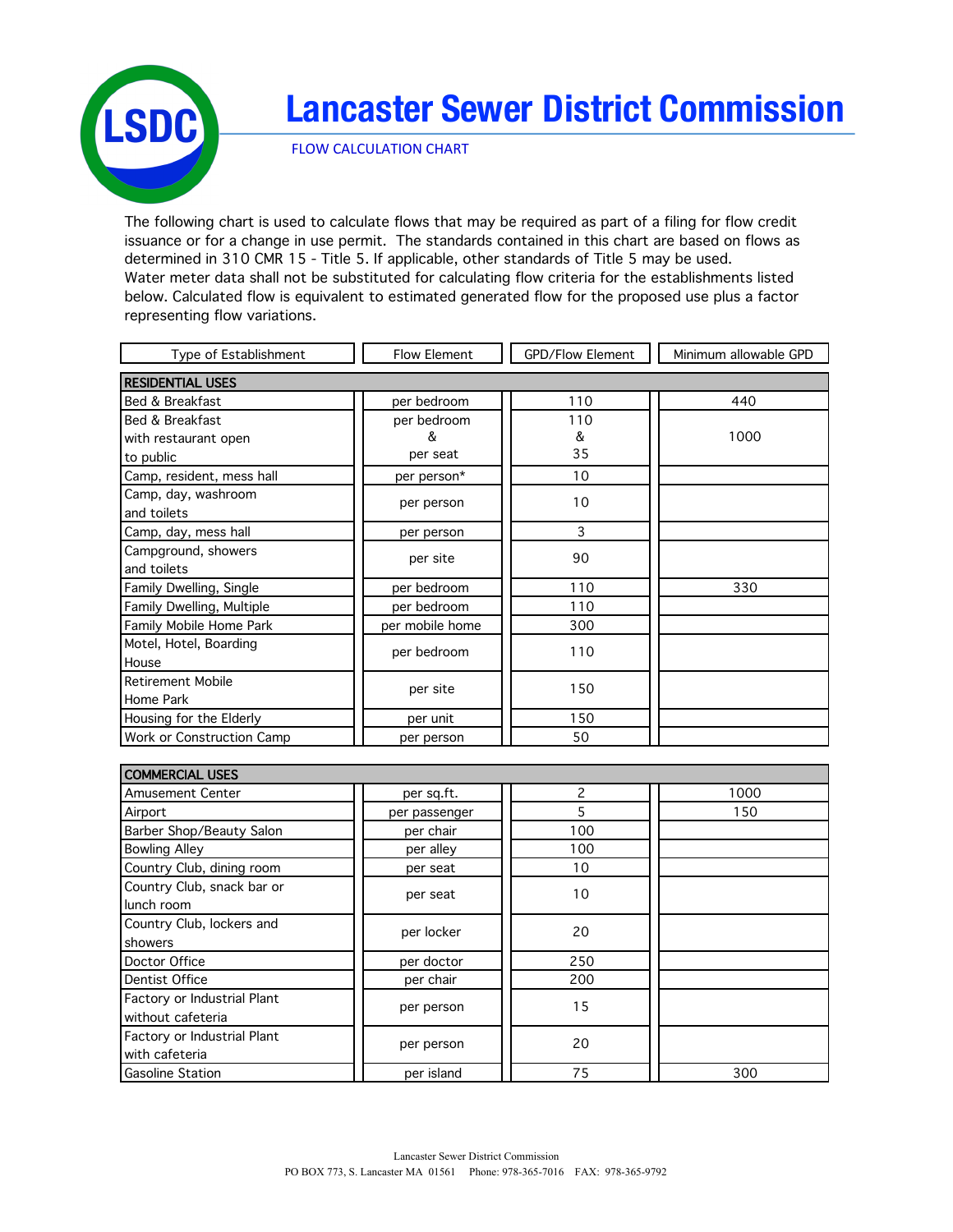| Type of Establishment              | <b>Flow Element</b> | Gallons Per Day | Minimum allowable GPD |
|------------------------------------|---------------------|-----------------|-----------------------|
| <b>COMMERCIAL USES - Continued</b> |                     |                 |                       |
| with service bays                  | per bay             | 125             |                       |
| Kennel/Veterinary Office           | per kennel          | 50              |                       |
| Lounge, Tavern                     | per seat            | 20              |                       |
| Marina                             | per slip            | 10              | 500                   |
| Movie Theater                      | per seat            | 5               |                       |
| Non-single family/                 | per washing machine | 400             |                       |
| automatic clothes washer           |                     |                 |                       |
| Office building                    | per 1000 sq.ft.     | 75              | 200                   |
| <b>Retail Store</b>                | per 1000 sq.ft.     | 50              | 200                   |
| Restaurant                         | per seat            | 35              | 1000                  |
| Restaurant, thruway                | per seat            | 150             | 1000                  |
| service area                       |                     |                 |                       |
| Restaurant, Fast Food              | per seat            | 20              | 1000                  |
| Restaurant, kitchen flow           |                     |                 |                       |
| [for sizing of grease              | per seat            | 15              |                       |
| trap only]                         |                     |                 |                       |
| Service Station                    | per bay             | 150             | 450                   |
| [no gas]                           |                     |                 |                       |
| <b>Skating Rink</b>                | per seat            | 5               | 3000                  |
| <b>Swimming Pool</b>               | per person          | 10              |                       |
| <b>Tennis Club</b>                 | per court           | 250             |                       |
| Theater, Auditorium                | per seat            | 3               |                       |
| Trailer, dump station              | per trailer         | 75              |                       |
|                                    |                     |                 |                       |
| <b>INSTITUTIONAL USES</b>          |                     |                 |                       |
| Church or Temple                   | per seat            | 3               |                       |
| <b>Correctional Facility</b>       | per bed             | 200             |                       |
| <b>Function Hall</b>               | per seat            | 15              |                       |
| Gymnasium                          | per participant     | 25              |                       |
| Gymnasium                          | ner snectator       | $\mathbf{R}$    |                       |

| Gymnasium                 | per participant | 25  |  |
|---------------------------|-----------------|-----|--|
| Gymnasium                 | per spectator   |     |  |
| Hospital                  | per bed         | 200 |  |
| Nursing Home/Rest Home    | per bed         | 150 |  |
| Public Park, toilet       | per person      |     |  |
| waste only                |                 |     |  |
| Public Park, bathhouse,   | per person      | 10  |  |
| showers and flush toilets |                 |     |  |

| <b>SCHOOLS</b>            |            |    |  |
|---------------------------|------------|----|--|
| Elementary School,        |            |    |  |
| without cafeteria,        | per person |    |  |
| gymnasium or showers      |            |    |  |
| Elementary School,        |            |    |  |
| with cafeteria but        | per person | 8  |  |
| no gymnasium with showers |            |    |  |
| Elementary School,        |            |    |  |
| with cafeteria,           | per person | 10 |  |
| gymnasium and showers     |            |    |  |